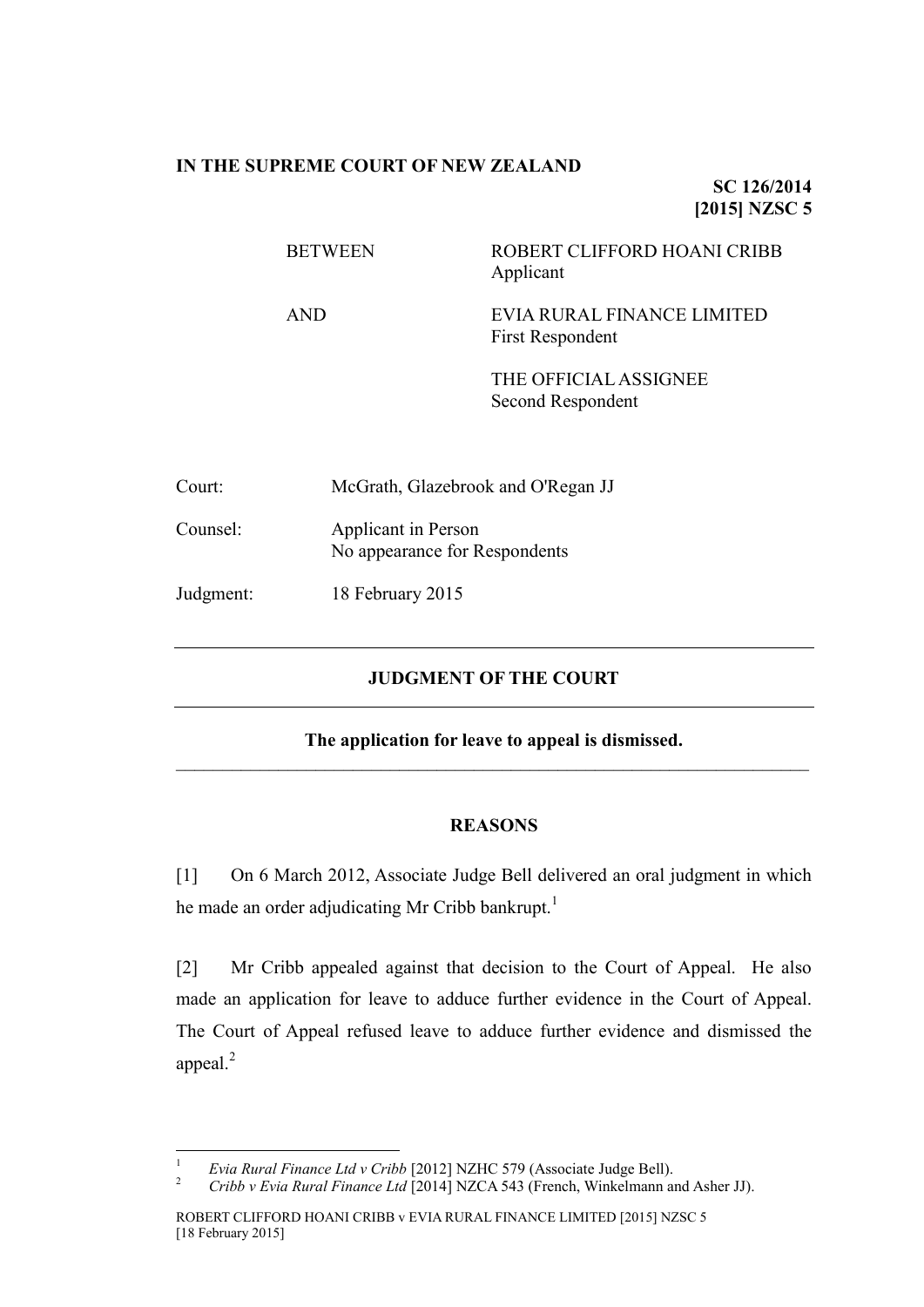[3] Mr Cribb applies to this Court for leave to appeal against the judgment of the Court of Appeal.

[4] In the Court of Appeal Mr Cribb argued that the Associate Judge was wrong to conclude that Mr Cribb did not have adequate assets to repay his creditors. He sought to adduce new evidence in support of this ground. The Court of Appeal refused leave on the basis that the evidence related to events that post-dated adjudication. It analysed the factual basis for Mr Cribb's contention that his net asset position was considerably better than the Associate Judge had found but concluded that the findings made by the Associate Judge were correct.

[5] Mr Cribb also argued that the Associate Judge was wrong to find that the first respondent was not precluded from proceeding with the application to have Mr Cribb adjudicated bankrupt because it had assigned its debt. The Court of Appeal carefully evaluated the factual underpinning of that contention and concluded that the Associate Judge was right to find that the first respondent had not assigned the debt owed to it by Mr Cribb.

[6] Mr Cribb's third ground of appeal in the Court of Appeal related to the discretion to refuse to make an order of adjudication even if the judgment creditor has committed an act of bankruptcy.<sup>3</sup> Mr Cribb said the Associate Judge had erred in the exercise of his discretion and had failed to follow an earlier High Court authority.<sup>4</sup> The Court of Appeal decided that the three considerations that the Associate Judge had identified as favouring an adjudication, accountability, the administration of the debtor's affairs and the discharge of the indebtedness, weighed heavily in favour of the exercise of the discretion to bankrupt Mr Cribb. It found that the Associate Judge's exercise of the discretion had been correct.

[7] Mr Cribb seeks to revisit all of these matters in a further appeal. He says that the Court of Appeal did not thoroughly examine the Associate Judge's findings, and that a miscarriage of justice has occurred. However, we do not see anything in the Court of Appeal judgment or in the material brought before us by Mr Cribb that

 3 Insolvency Act 2006, s 37(d).

<sup>4</sup> *Re Taylor, ex parte Greenwood* (1992) 4 NZBLC 102, 875 (HC).